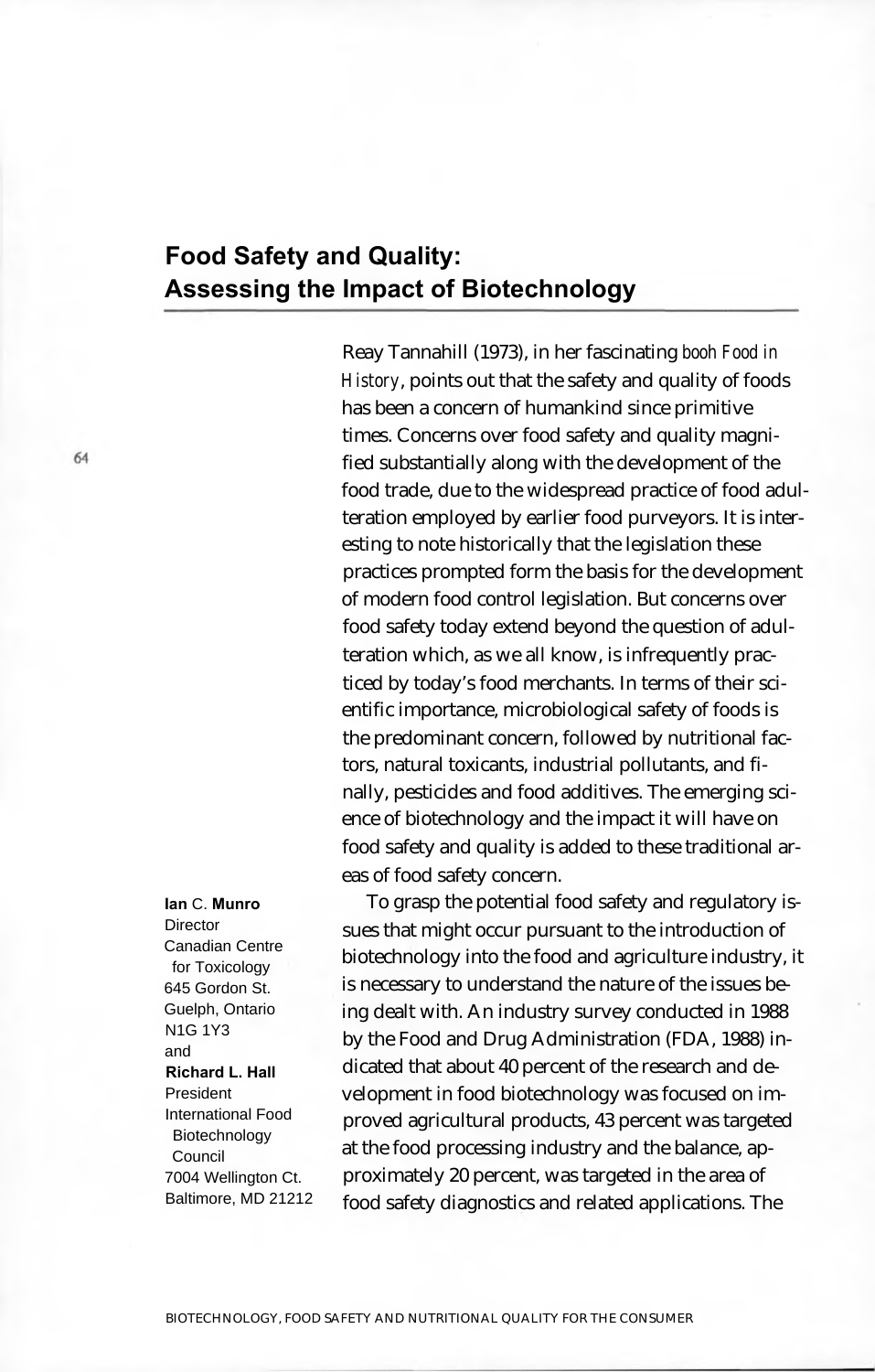**and food processing industry. The important point here Is not the quantitative distribution of resources, but the fact that biotechnology holds great promise for application in essentially all sec-**

research and development programs in agriculture were evenly divided between livestock biotechnology, the bioengineering of pest resistance into food crops and the development of improved cultivars. In the food processing industry, two-thirds of the activity was focused on new or improved food ingredients **tors of the agricultural** while the balance was targeted on food processing techniques such as enzyme technology and improved final products. The important point here is not the

quantitative distribution of resources, but the fact that biotechnology holds great promise for application in essentially all sectors of the agricultural and food processing industry.

Given this breadth of application, what will the major scientific issues associated with the application of biotechnology to the food system be? Certainly the principal concern is one of food safety. A second concern relates to the possible impact biotechnology will have on the nutrient composition of the food supply. From a government perspective, the regulatory issues that will undoubtedly be associated with biotechnology cannot be overlooked. These range from *if* and *how* biotechnology food products should be regulated, i.e., "Will specific product approvals be required?", to the whole question of regulatory compliance procedures, including analytical requirements, labeling etc. The impact biotechnology will have on food safety has been evaluated by the International Food Biotechnology

**A key premise of the law, however, is that safety standards and regulatory procedures should be tailored to the nature of the food substance in question and the potential safety questions it may pose.**

Council (IFBC, 1990) and some of these remarks are based on the recently completed IFBC report. It is important to consider the legal framework in which we have to operate in any consideration of the effect of biotechnology on food safety. The overriding objective of current food safety laws is, of course, to assure that consumers are not harmed by the foods they eat. To achieve this objective, the law provides an array of safety standards and enforcement tools which the FDA can use to control foods that are po-

tentially harmful to health. A key premise of the law is that safety standards and regulatory procedures should be tailored to the nature of the food substance in question and the potential safety questions it may pose.

Whole foods are not required to undergo any pre-market review or approval by FDA. Under the law, however, any person who introduces food into commerce is responsible for assuring that it complies with all require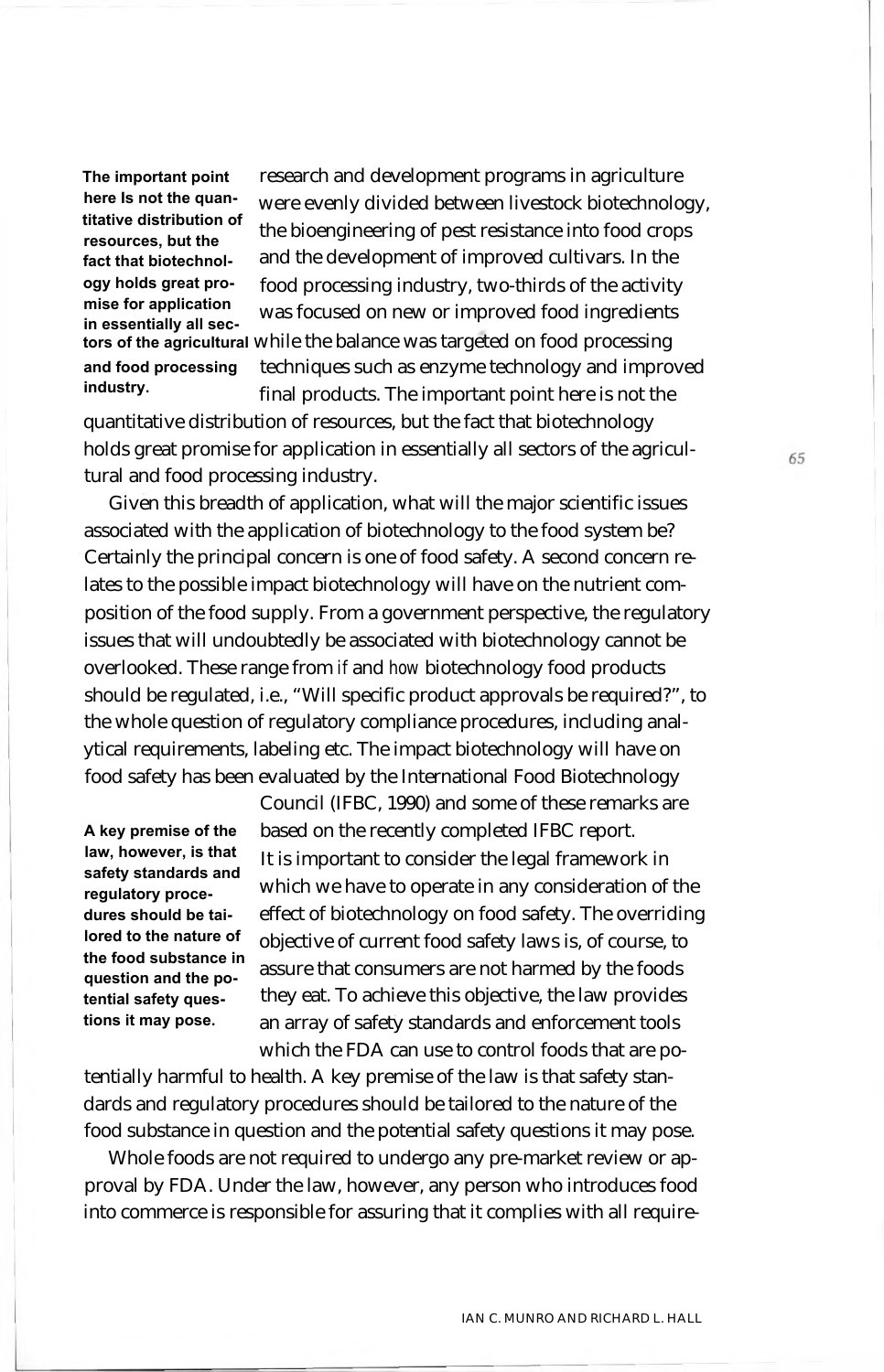ments of the Food, Drug and Cosmetic Act, including the requirement that it meet the applicable safety standards. The FDA has enforcement powers under the statute that permit it to seize adulterated food, seek a court order preventing its further distribution, and criminally prosecute firms and individuals responsible for its distribution.

The law also recognizes that the food supply contains many naturallyoccurring substances that, when consumed alone in large amounts, are toxic, but that are not harmful when consumed as inherent constituents of food. The FDA is empowered to act against such substances if it finds that they render the food "ordinarily injurious" to health.

Substances added intentionally to accomplish a function in food are subject to yet another safety standard, and may be required to undergo pre-market review and approval by FDA. Even here, however, the intent is to foster innovation in food technology, as well as assure safety. These goals are achieved by adopting a protective but realistic safety standard and by not requiring pre-market approval when safety assurance is not required, for example, when the food substance is "generally recognized as safe" (GRAS). As FDA has interpreted and applied the law over the years, formal pre-market approval has generally been reserved for new chemicals and new uses of chemicals that are not GRAS. The FDA has also developed special procedures and practices for the regulation of GRAS substances.

Clearly, the extent of regulatory concern, as well as safety and nutritional components, will vary depending upon the food product or ingredient of biotechnology being considered. To deal with the easy problems first, a regulatory structure already exists to ensure the safety of ingredients such as food additives and GRAS substances. It is fairly clear that new ingredients and even old ingredients produced through biotechnology will be required to meet present regulatory requirements. This covers the bulk of enzymes, microorganisms, food additives such as thickening agents and preservatives as well as GRAS food ingredients such as specific sources of dietary fiber, modified carbohydrates, etc. Collectively, this represents a vast array of substances used by the food processing industry. Except for specific examples, there is really nothing new about these groups of substances. Humans have used microorganisms to "process" foods for centuries, albeit it is only recently that controlled fermentations have been commonplace. Likewise, food additives and other ingredients have enjoyed widespread legitimate use and are now well integrated into the technology of the food processor. The existing regulatory practices will apply to all such products. That does not mean that each new product will require for-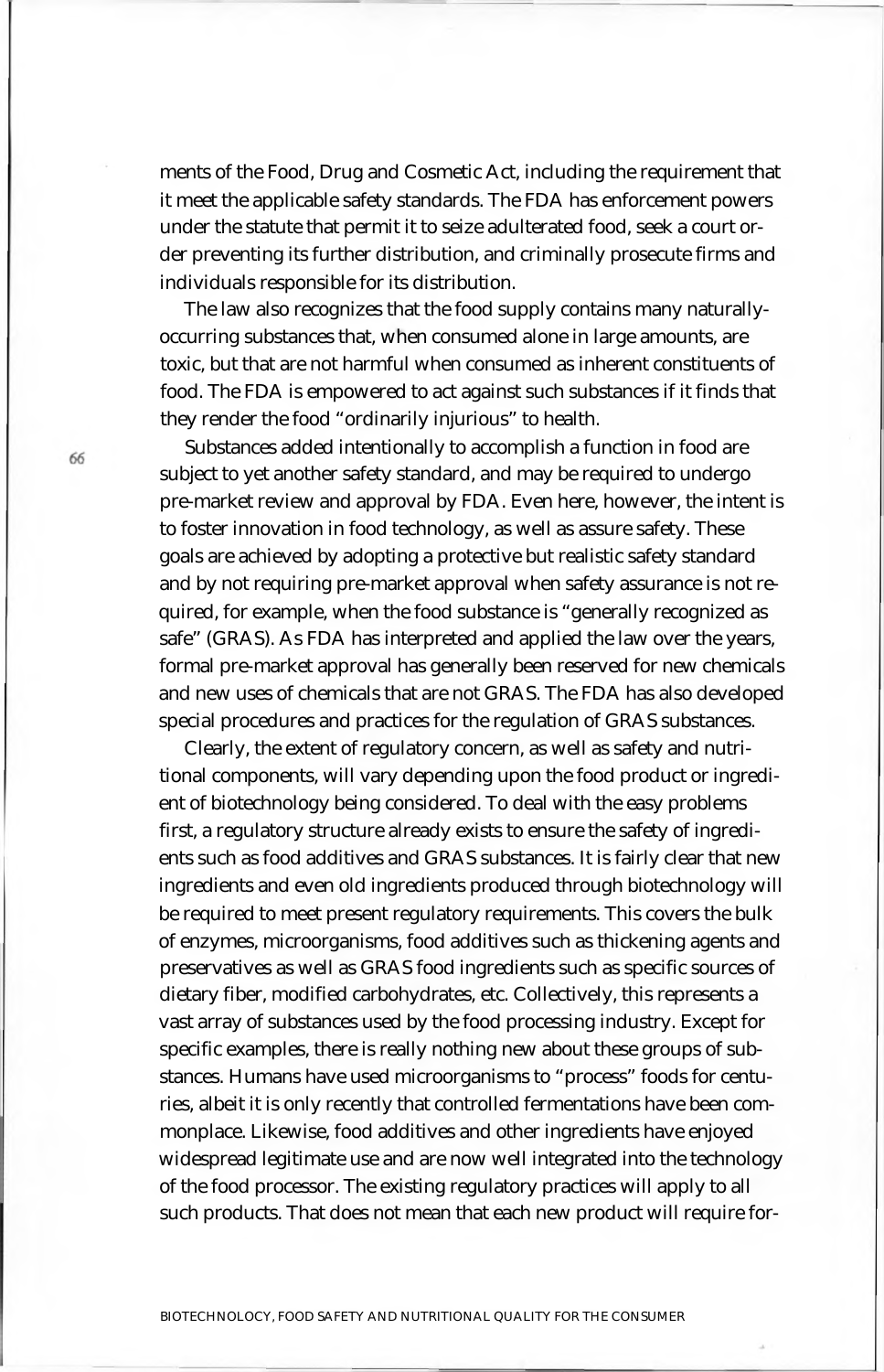**To comment on the safety Issues associated with biotechnology in the food processing industry, It can be safely stated that existing procedures for safety evaluation and regulatory control will effectively eliminate any potential risks that may be perceived to exist.**

mal review by FDA. In many cases, new products will be considered GRAS substances. In a great many other cases, biotechnology is simply a convenient, cost-efficient way to produce existing, already approved food ingredients. To comment on the safety issues associated with biotechnology in the food processing industry, it can be safely stated that existing procedures for safety evaluation and regulatory control will effectively eliminate any potential risks that may be perceived to exist.

The primary issue in food biotechnology relates to its application in agriculture. The real or perceived issues associated with bovine somatotropin are now familiar, along with other emerging problems associated with the genetic manipulation of food-producing animals. Less well recognized, and probably less well understood, are the issues that relate to the application of biotechnology in the plant kingdom. Again, the regulatory and food safety issues differ depending on the application and the end product in question. Two general categories of application can be envisioned. One of these relates to the use of biotechnology to produce herbicide, insect, drought and other forms of plant resistance by engineering foreign genetic material into the plant, while a second category relates more to altering the traditional characteristics of existing cultivars by the insertion of genetic material derived from traditional food sources. These latter changes might include alterations in composition; for example, improved nutritional quality or improved processing characteristics, and increased yield and marketability. In future years the development of new varieties of cultivars, at least new to our palate, might be anticipated.

A record of regulatory experience existing in plants does not yet exist in the safety evaluation of plants or genetic variants of existing plants. Yet a great deal of human experience is available—in fact, many generations of experience in the area of traditional plant breeding techniques. The key to dealing with the problem of biotechnology as applied to plants lies in large part, in the historical experience and the safety record of human use on past practices which exists but is not well documented. The experience of that record provides an important foundation for the safety evaluation of genetically-modified plants.

Primitive humans soon learned which plants were poisonous and should not be eaten and which were not. Yet even today, several poisonous plants are consumed of necessity and are stored, processed or prepared in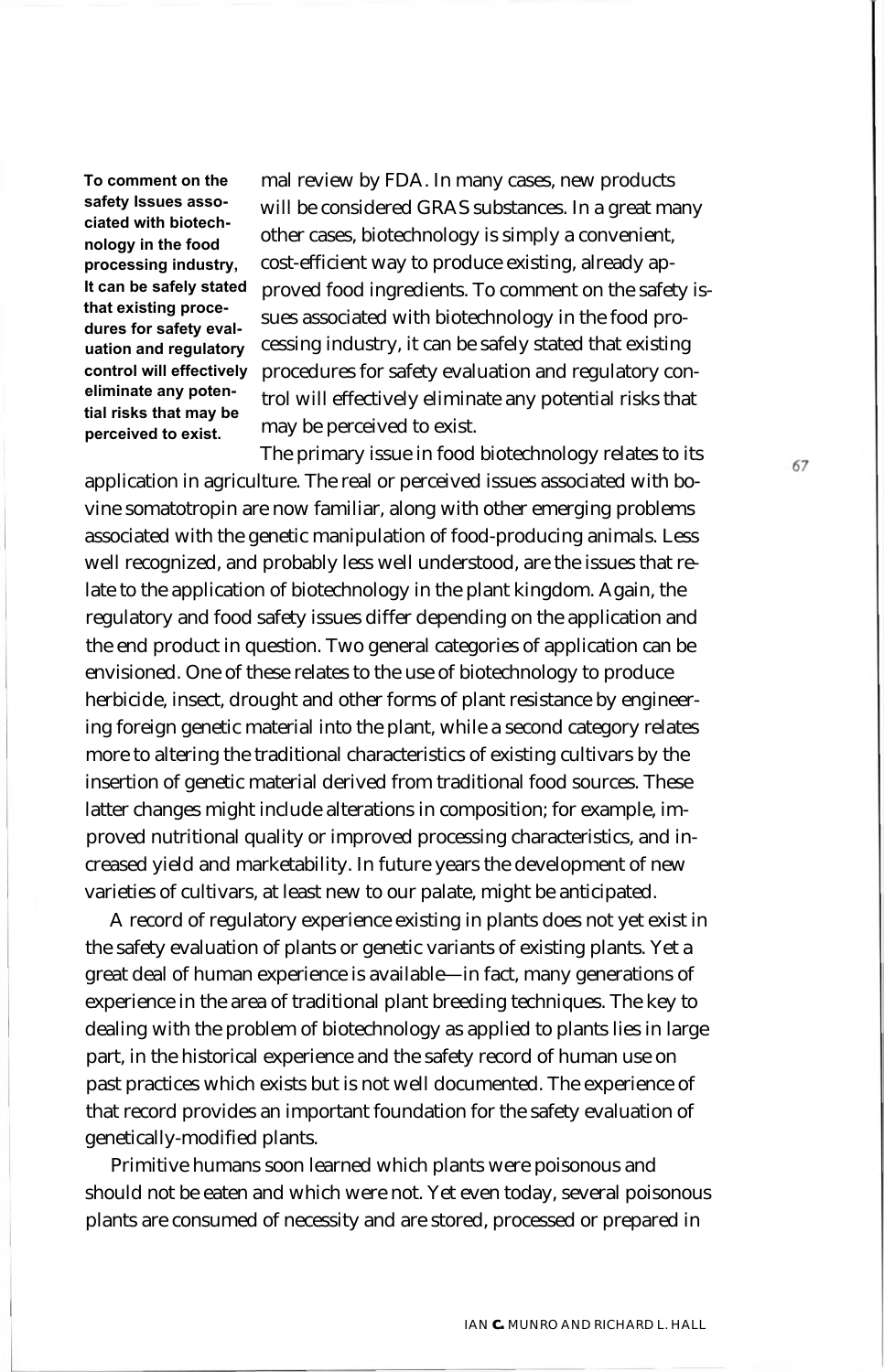such a way as to alter or eliminate their toxicity. A typical example is the root plant cassava which, once properly processed, provides a wholly suitable and nutritious basic food staple for large segments of the world's population. Many other such examples exist, including soybeans, lima beans and even potatoes. Prudent and judicious selection of foods derived from a broad selection of plant fauna available to early humans provided the genetic stock for the plant foods eaten today.

The introduction of plant breeding brought with it not only changes in genetic elements, but vast improvements in the food supply. The genetic lineage of modern cultivars is lost in antiquity, but a perspective on the genetic variations people have historically been exposed to provides an example of the genetic diversity inherent in the present food supply. One of the world's staple foods—maize—probably originated from the wild grass teosinte commonly found in remote areas of Mexico and Central America. Selection and cultivation changed teosinte into Indian corn and finally into modern maize. Unquestionably, humans have been exposed to a wide array of genetic variants of today's maize without apparent adverse health effects over time. The extent of change with time of the genetic diversity in the food supply becomes evident when the differences between cultivated plants and their wild relatives is considered. Cultivated plants usually have one or more of the following traits that are uncommon in their

**The extent of compositional variation inherent in the foods traditionally eaten is another factor to consider in assessing the safety of geneticallymodified foods.**

wild relatives: lessened ability to disseminate seed, reduced concentrations of bitter or toxic principles, loss of delayed germination attribute, reduced life span, higher harvest index or altered color and fruit size. This illustrates the point that *we and our ancestors have been exposed to wide diversity of genetic material.* This becomes important in assessing the impact of biotechnology on food safety.

The extent of compositional variation inherent in the foods traditionally eaten is another factor to consider in assessing the safety of genetically-modified foods. Some of this variation is due to genetic differences, while some is due to environmental influences. Among the macronutrients present in commercial vegetables, intraspecies variations in protein, fat and carbohydrate content range from 1.5-2.5 fold. Similar variations are present in common commercial fruit varieties. Among essential trace elements within species, variations in composition of up to 10 fold are not uncommon. The intraspecies content of some trace elements such as sele-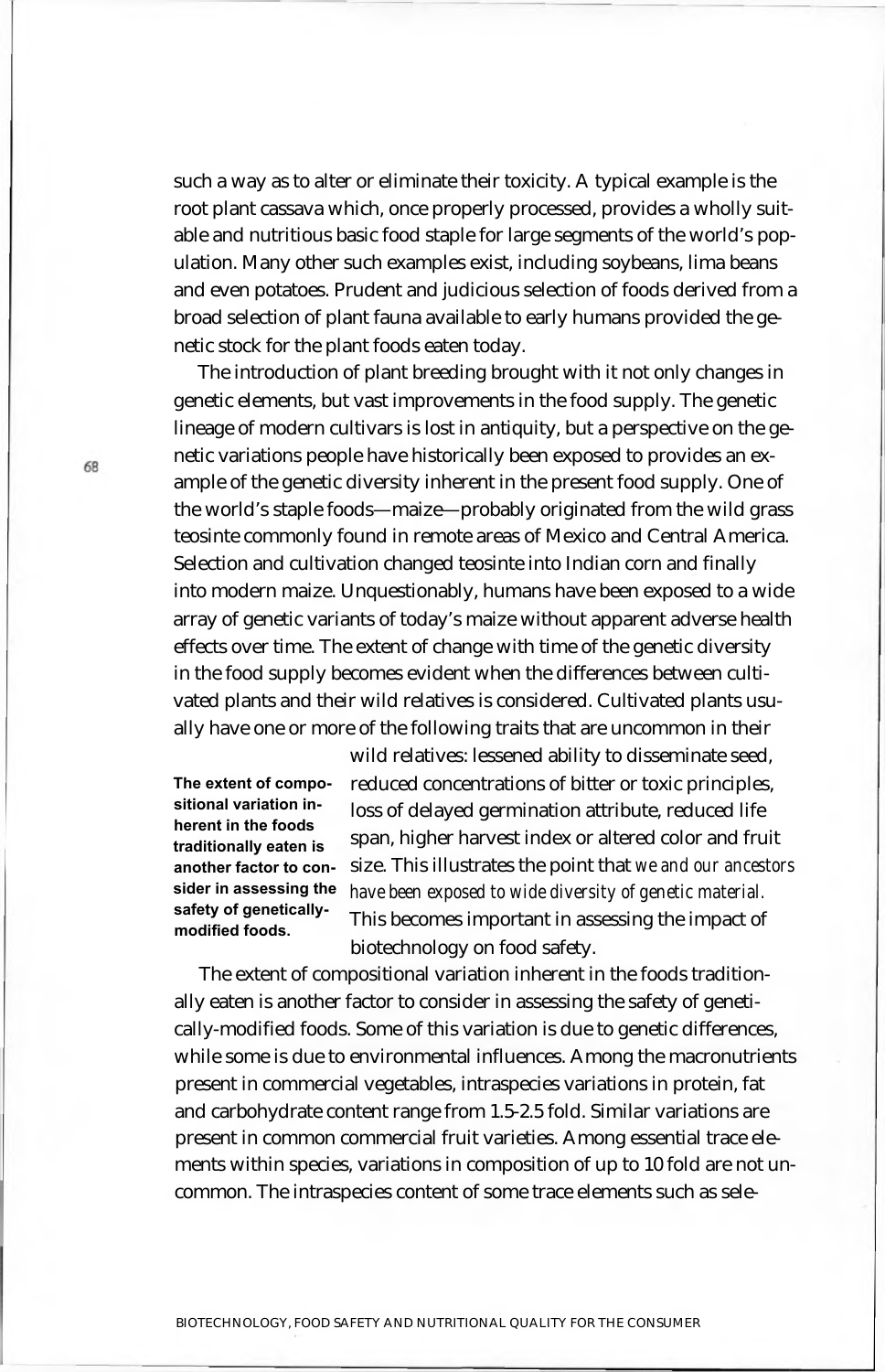nium may vary up to 18 fold while vitamin content varies up to approximately 4 fold. While not immediately apparent, these are very wide variations in composition. An example illustrates: if a variety of carrots that contains the higher of the range of vitamin A traditionally present is consumed, all daily vitamin A needs from that source would essentially be met. But if a variety low in vitamin A is consumed, only 25 percent of the daily requirement would be met. This highlights the importance of understanding the impact of biotechnology on the nutrient composition of foods.

A third, and probably the most important factor to consider in determining the consequences of genetic manipulation of plants, is the *affect* it has on the concentration of naturally-occurring toxic factors. This is a principal concern of regulatory agencies, even while recognizing that traditional plant breeding practices have been used to advantage to reduce levels of toxic constituents. In the early 1970s, FDA cited six incidents which raised questions of safety regarding traditional plant breeding and which brought these practices under the purview of GRAS regulations. These included:

- —a 60 percent increase in solanine content of potatoes grown from seed tubers treated with 1,000 rads of gamma radiation to break dormancy;
- —the development of a high solids potato cultivar with high solanine content;
- —the hypothesis that potatoes resistant to late blight developed additional chemicals that are teratogenic;
- —the production of the toxic chemical ipomeamarone by sweet potatoes under certain environmental conditions;
- —the development of cultivars of food plants resistant to insect attack;
- —unexpected changes in plant composition due to other varietal changes (the example given was reduced vitamin C in tomatoes due to mechanical harvesting).

The FDA indicated that an increase in toxicants of 10 percent or more when compared to the parent containing the least toxicant, or a decrease in a principal nutrient of 20 percent or more, would require that appropriate analytical data be supplied to FDA in a GRAS affirmation petition.

Despite plant breeder's concern over FDA regulation the vast majority of new plant varieties have not been formally reviewed under GRAS regulations and have not required pre-market approval from the FDA. Nonetheless, we must be vigilant to the possibility that biotechnology may introduce new toxic factors into plants or alter the levels of existing toxicants.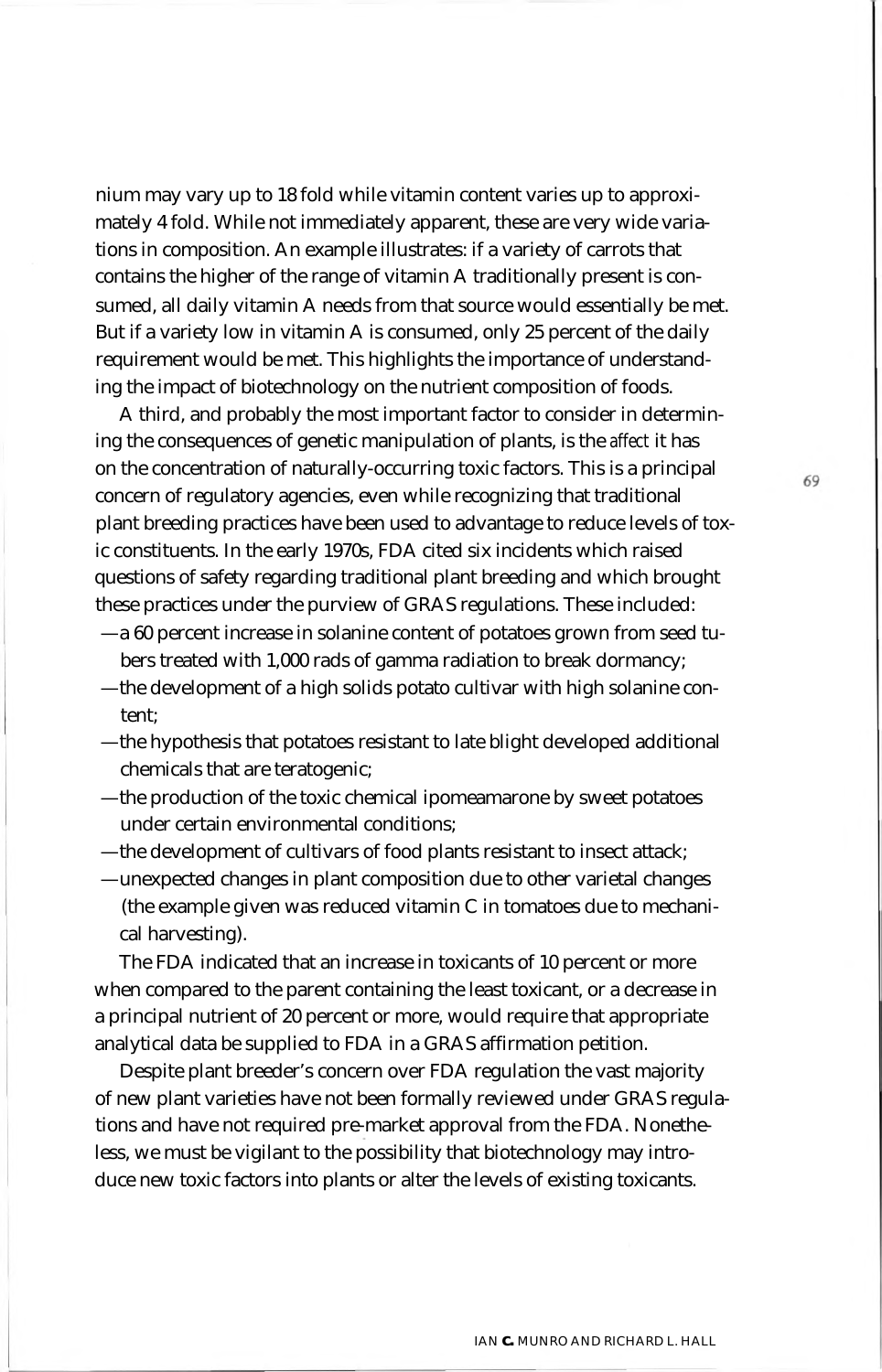There are now over 200 naturally-occurring toxic factors in food that have some potential for causing toxic effects in humans, although only 21 have been firmly documented as causing human harm. These include both toxic factors in food plants and in animal feeds and forage where the toxicant is passed on to human food such as milk. These are important for the plant breeder to consider because:

- —Selection and traditional breeding practices have been among the most successful methods used to reduce concentrations of natural toxicants to levels that present no significant hazard;
- —Natural toxicants will clearly be the principal point of concern in evaluating the safety of foods produced by genetic modification of sources in which these toxicants can occur;
- —It should certainly be the intent of any genetic modification to reduce, or at least maintain the level of any constituent that even approaches being a significant hazard;
- —Natural toxicants are an important, and, within professional circles, a well-recognized source of risk in food.

As with nutrients, genetic variations may markedly alter the toxicant content of foods. For example, the solanine content of white table potatoes may vary from 2 to a high of 20 mg/100 g, a ten-fold variation. The higher level could represent 20 percent of the toxic dose of solanine to humans. In fact, during the 1970s, the U.S. Department of Agriculture (USDA) developed a potato variety (Lenape) with unusually high solids content and, therefore, desirable processing characteristics. This variety also derived late blight resistance from a wild ancestor, *Solarium demissum.* In the course of routine monitoring of incoming potatoes for glycoalkaloid (solanine) content, a food company found solanine levels several times higher than normal in the Lenape variety. The company called the problem to the attention of USDA and FDA and the variety was quickly withdrawn. Similarly, low cyanogen varieties of cassava yield 20 - 40 mg/kg of hydrogen cyanide while other varieties may yield 20 times that amount—enough to poison a person who is not aware of the proper processing procedures.

The examples quoted are clearly well known, but the potential for genetic modification to alter the levels of less well known toxicants must never be overlooked. As recently as 1981, Rymal *et al* (1984) reported that as the result of quality control testing, a large commercial pack of tomato sauce containing squash was kept out of commerce because the squash was found to be extremely bitter. Samples of the fruit of this cultivar were found to contain unusually high levels of the extremely toxic substance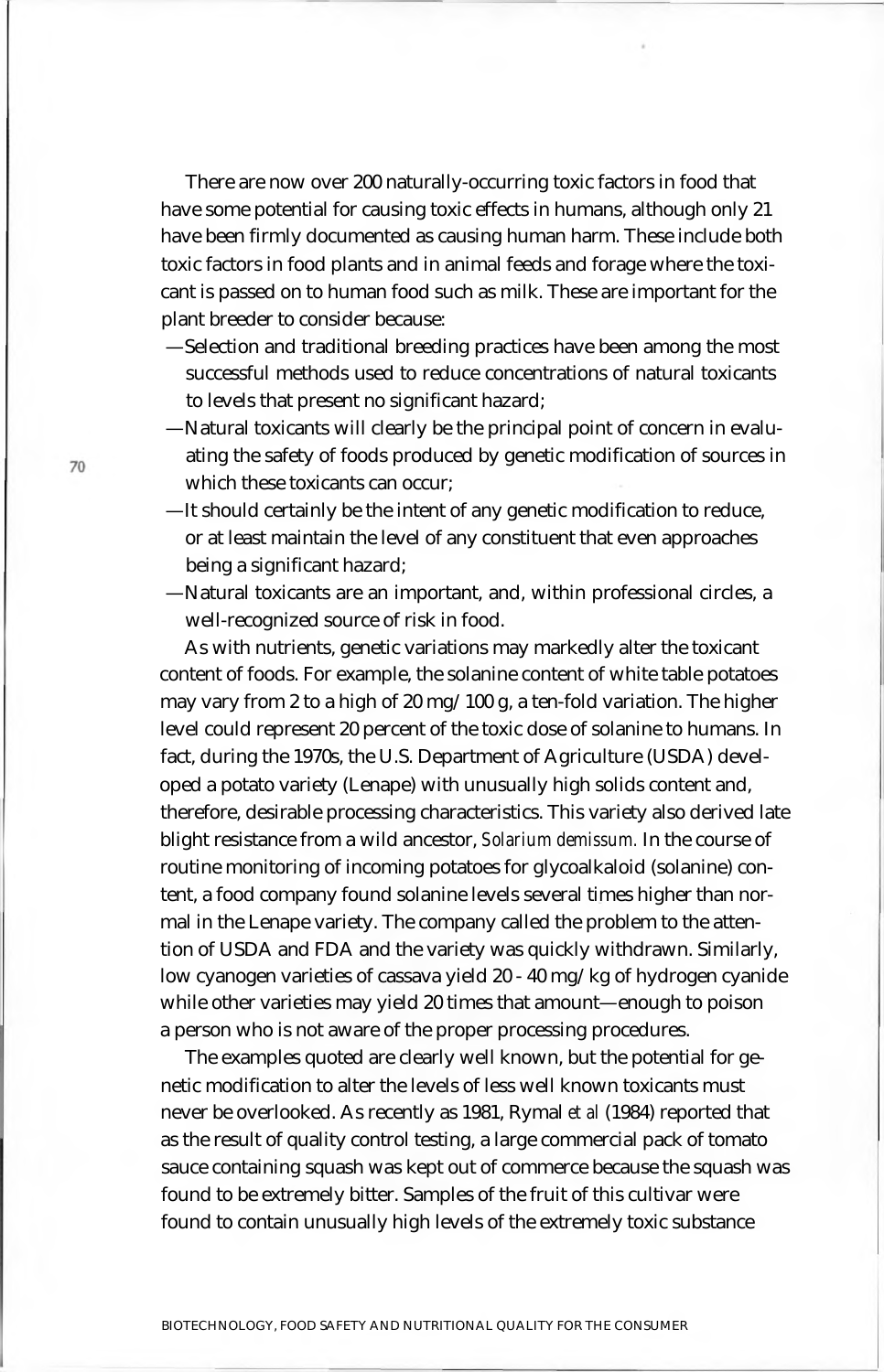Cucurbitacin E. This episode, as well as others where people were actually poisoned from home garden crops in Alabama and Australia, apparently resulted from a "wide cross" contamination of the cultivated seed from a wild relative.

## **Criteria for Assessing Safety and Acceptability**

This provides the background to attempt to elaborate on the criteria that are important in assessing the safety and acceptability of genetically-modified food crops. If the process of genetic modification is intended to introduce new genetic elements that result in a wholly new expression product, for example, a resistance factor such as a pesticide derived through enzymatic means, then clearly we should in theory, identify and characterize the substance, its range of levels of occurrence and conduct a safety evaluation on it as a discrete entity if possible. If it is not possible to isolate the substance, it may be necessary to evaluate the safety of the whole food.

If the genetic change is intended to enhance the nutritional quality of a food, then documentation supporting the achieved objective would be required. If the genetic change was intended to enhance processing characteristics, yield or marketability, this would likewise need to be demonstrated. In all cases, a critical feature of the safety evaluation would consist of characterizing the nature of the introduced genetic material, particularly if it is not from a traditional food source. The following should be known about the inserted genetic material:

- —the physical and functional limits of the coding region, and size and structure;
- —the physical extent of the signal DNA regions;
- —the functional properties of signals such as promoters where the sequence, relative strength and start of transcription are known from published literature or direct determinations.
- —after the genetic material is introduced and an individual geneticallymodified plant has been selected, the following additional information may be obtained: quantitative data on the levels and consistency of the expression products from the introduced gene.
- —copy number of the introduced gene and vector sequences.
- —documentation concerning the concentration of significant nutrients in the product. Significant nutrients are defined as those that contribute in a major way to achieving recommended daily intakes. Other nutrients, though important, would not be critical to gaining acceptance of the product.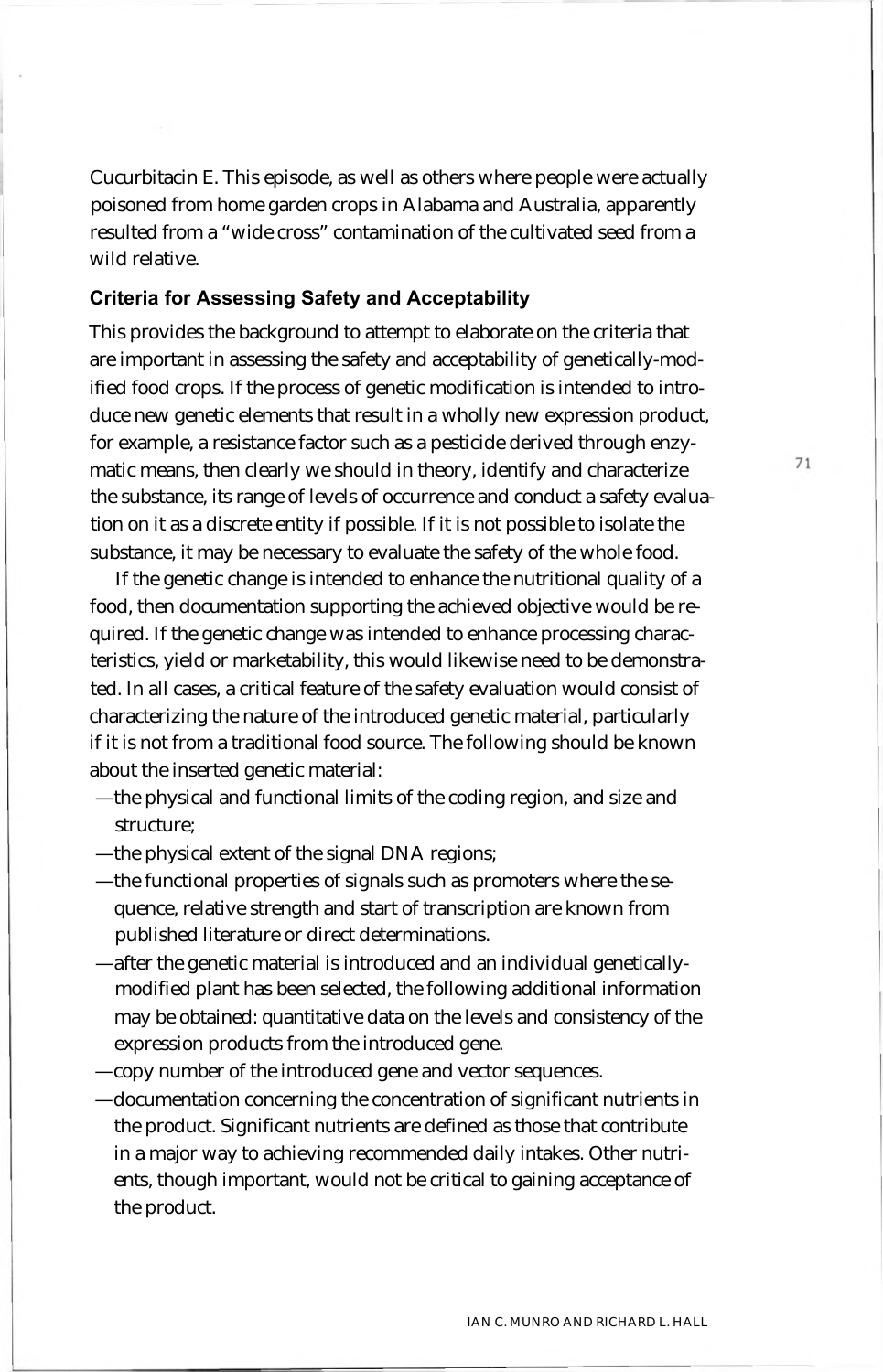*Documenting the levels of any known naturally-occurring toxic factors inherent in the plant species or its close relatives.* This would involve analytical determinations of the precise levels of those naturally-occurring toxic factors in the food on which attention should focus.

If deemed necessary, documenting that genetic manipulation has not altered the physical and elemental composition of the food in such a way as to impinge on the microbiological safety of the food when processed in accordance with usual practices.

In practice, it is important to revise these criteria in light of the principle that the standard of safety for biotechnologically-produced foods should be no more or no less stringent than that required for food produced through conventional breeding techniques. What can be concluded about the impact of biotechnology on food safety? It can be stated safely that food ingredients and additives produced through biotechnology will not be a new issue to the science of food safety because of the well established safety evaluation practices that exist for these classes of substances.

With respect to whole foods such as genetically-modified plants, the extent of safety evaluation will need to be geared to the nature of the induced genetic change. Given the specificity of modern techniques in molecular biology, as applied to biotechnology, changes in genetic composition hopefully could be characterized with greater ease and more precision than in the past. The genetic alterations induced through genetic engineering probably would not be as extensive as those induced through tradi-

**The science of food safety has the tools and the know-how to provide a rigorous safety evaluation of new products. If good science leads, fair regulation will surely follow.**

tional breeding practices, especially wide crosses.This tends to limit the extent of compositional change that might occur. The degree of government regulatory oversight required will depend on the degree of technical excellence the industry demonstrates. The reward for adequately characterizing introduced genetic material, and providing other data referred to will be reduced time to approval in cases where premarket approval is required. The penalty for failing to do so will be increased regulatory scrutiny consisting

of repeated requests for more data, more complete explanations, and, worst of all, requests to test the new product in extensive animal feeding trials. This is to be avoided in the name of good science.

The science of food safety has the tools and the know-how to provide a rigorous safety evaluation of new products. If good science leads, fair regulation will surely follow.